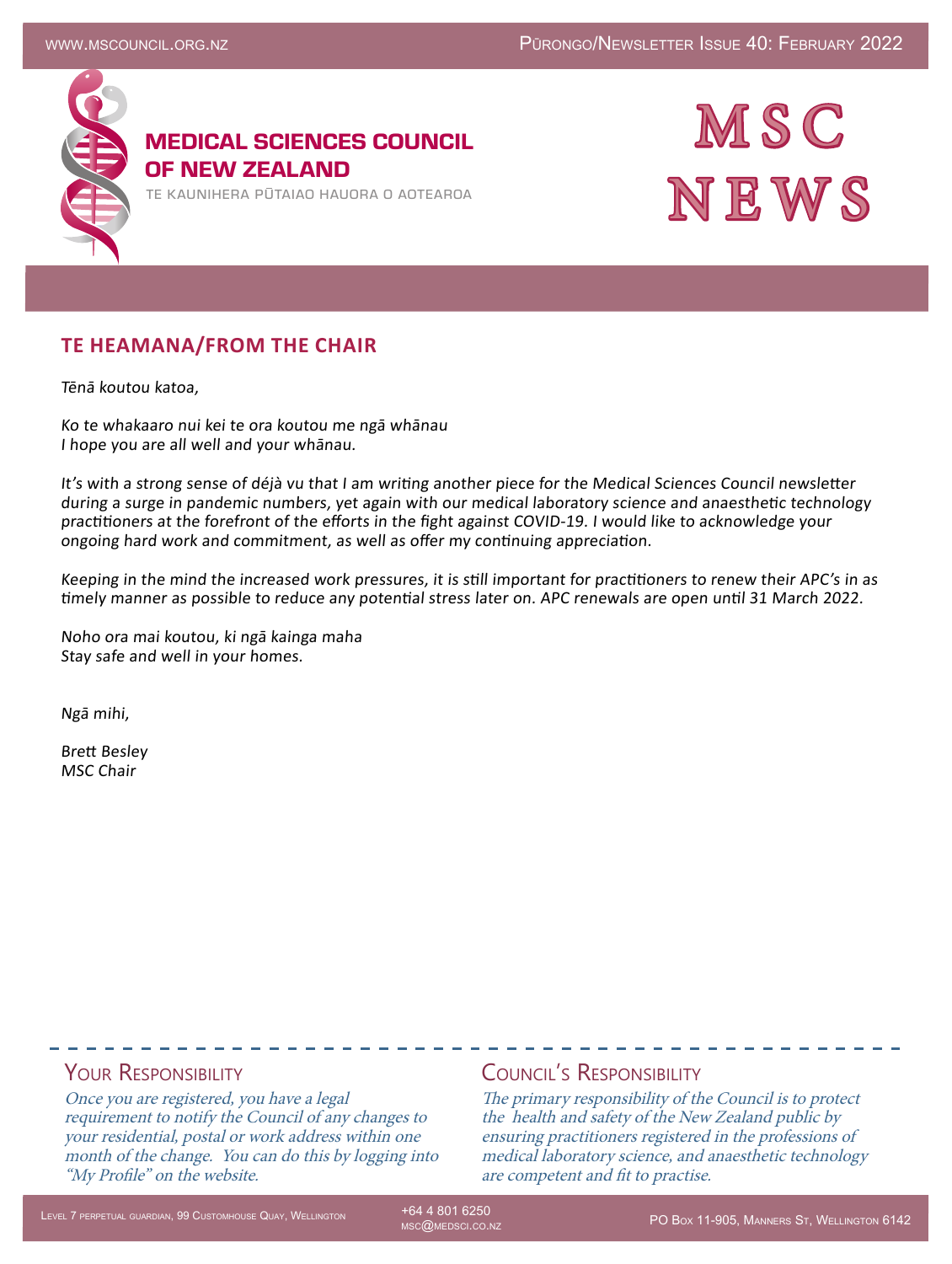## *APC renewals*

The renewal process for your 2022/2023 APC opened on 16 February 2022 and remains open until COB 31 March 2022.

#### **RESETTING YOUR PASSWORD:**

If you have forgotten your password, you can use the "Forgotten Password" option to reset it. There are two ways you can reset your password:

- via the email address registered with the Council and we will send you a link to reset you password; or
- via text message.

If you have forgotten your password and you do not have access to the email address registered with the Council and/or your mobile number is not up to date, email the Council's staff at msc@medsci.co.nz and they will update your details.

#### **MAKING A PAYMENT:**

There are two ways you can pay for your APC:

- Credit card;
- Internet banking (enter your registration number in the reference box)

# *COVID-19 Vaccination Order*

Please note that under the ministerial COVID-19 Vaccination Order, all healthcare practitioners were required to have a booster by 11:59pm Thursday 24 February 2022, if eligible.

As registered health practitioners under the Act, this includes all medical laboratory science and anaesthetic technology practitioners. For more information please see the [Ministry of Health's website](https://www.health.govt.nz/covid-19-novel-coronavirus/covid-19-response-planning/covid-19-mandatory-vaccinations).

## *Provisional Vaccinator Course*

The 2022 provisional vaccinator course run by IMAC is now open. Provisional vaccinators can administer MMR and influenza vaccines. If you wish to also administer the Paediatric Pfizer vaccine or AstraZeneca vaccine, you must complete the appropriate COVID-19 vaccinator education course. You can view the suite of COVID-19 vaccination courses [here.](https://covid.immune.org.nz/education/joining-covid-19-workforce/joining-covid-19-workforce-education-profession) 

#### **Accessing the course**

To access the course, you will have needed to provide a code by your employer or provider you intend to work for. Please do not contact IMAC directly. Any questions about access or eligibility can be directed to the IMAC education team at imacetadmin@auckland.ac.nz.